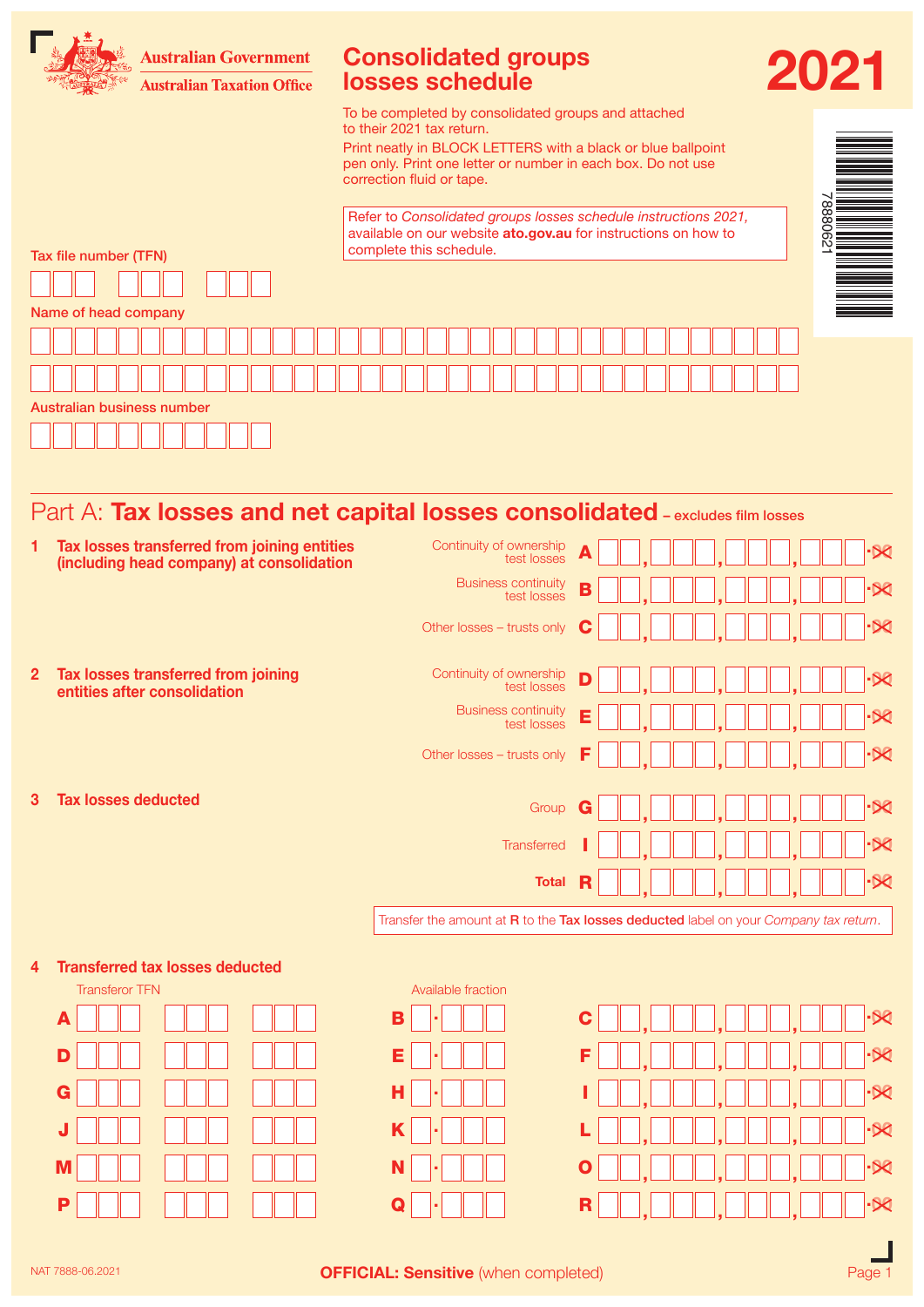| $5^{\circ}$ | Tax losses carried forward to later income years                                         | Group                                                                                                                      | S  |              |           |                                     |  | ·DQ                                                |
|-------------|------------------------------------------------------------------------------------------|----------------------------------------------------------------------------------------------------------------------------|----|--------------|-----------|-------------------------------------|--|----------------------------------------------------|
|             |                                                                                          | Transferred                                                                                                                |    |              |           |                                     |  | $\overline{\mathcal{X}}$                           |
|             |                                                                                          | <b>Total</b>                                                                                                               | U  |              |           |                                     |  | $\overline{\mathcal{X}}$                           |
|             |                                                                                          | Transfer the amount at U to the Tax losses carried forward to later income years label on your Company tax return.         |    |              |           |                                     |  |                                                    |
|             |                                                                                          |                                                                                                                            |    |              |           |                                     |  |                                                    |
| 6           | Net capital losses transferred from joining<br>entities (including head company)         | Continuity of ownership<br>test losses                                                                                     | A  |              |           |                                     |  | $-88$                                              |
|             | at consolidation                                                                         | <b>Business continuity</b><br>test losses                                                                                  | B  |              |           |                                     |  | $-80$                                              |
|             |                                                                                          | Other losses - trusts only                                                                                                 | C  |              |           |                                     |  | $-58$                                              |
| 7           | Net capital losses transferred from joining<br>entities after consolidation              | Continuity of ownership<br>test losses                                                                                     | D  |              |           |                                     |  | $-50$                                              |
|             |                                                                                          | <b>Business continuity</b><br>test losses                                                                                  | Е  |              |           |                                     |  | $\overline{\mathcal{X}}$                           |
|             |                                                                                          | Other losses - trusts only                                                                                                 | F  |              |           |                                     |  | $\overline{\mathcal{X}}$                           |
| 8           | <b>Net capital losses applied</b>                                                        |                                                                                                                            |    |              |           |                                     |  | $\overline{\mathcal{X}}$                           |
|             |                                                                                          | Group                                                                                                                      | G  |              |           |                                     |  |                                                    |
|             |                                                                                          | Transferred                                                                                                                |    |              |           |                                     |  | $\overline{\mathsf{x}}$<br>$\overline{\mathsf{X}}$ |
|             |                                                                                          | <b>Total</b>                                                                                                               |    |              |           |                                     |  |                                                    |
| 9           | <b>Transferred net capital losses applied</b>                                            |                                                                                                                            |    |              |           |                                     |  |                                                    |
|             | <b>Transferor TFN</b>                                                                    | Available fraction                                                                                                         |    |              |           |                                     |  |                                                    |
|             | А                                                                                        | в                                                                                                                          | С  |              |           |                                     |  | ∙×                                                 |
|             | D                                                                                        | Е                                                                                                                          | F  |              |           |                                     |  | $-80$                                              |
|             | G                                                                                        | н                                                                                                                          |    |              |           |                                     |  | $-80$                                              |
|             | J                                                                                        | K                                                                                                                          |    |              |           |                                     |  | $-80$                                              |
|             | M                                                                                        | N                                                                                                                          | O  |              |           |                                     |  | $-80$                                              |
|             | P                                                                                        | Q                                                                                                                          | R  |              |           |                                     |  | $-58$                                              |
|             | 10 Net capital losses carried forward<br>to later income years                           | Group                                                                                                                      | S  |              |           |                                     |  | $-50$                                              |
|             |                                                                                          | Transferred                                                                                                                | IJ |              |           |                                     |  | ·X                                                 |
|             |                                                                                          | <b>Total</b>                                                                                                               |    |              |           |                                     |  | $\overline{\mathsf{x}}$                            |
|             |                                                                                          | Transfer the amount at V to the Net capital losses carried forward to later income years label on your Company tax return. |    |              |           |                                     |  |                                                    |
|             |                                                                                          |                                                                                                                            |    |              |           |                                     |  |                                                    |
|             | 11 If you completed item 4 or item 9 in Part A,<br>were the apportionment rules applied? |                                                                                                                            |    | <b>W</b> Yes | <b>No</b> | Print $X$ in the<br>appropriate box |  |                                                    |

 $\blacksquare$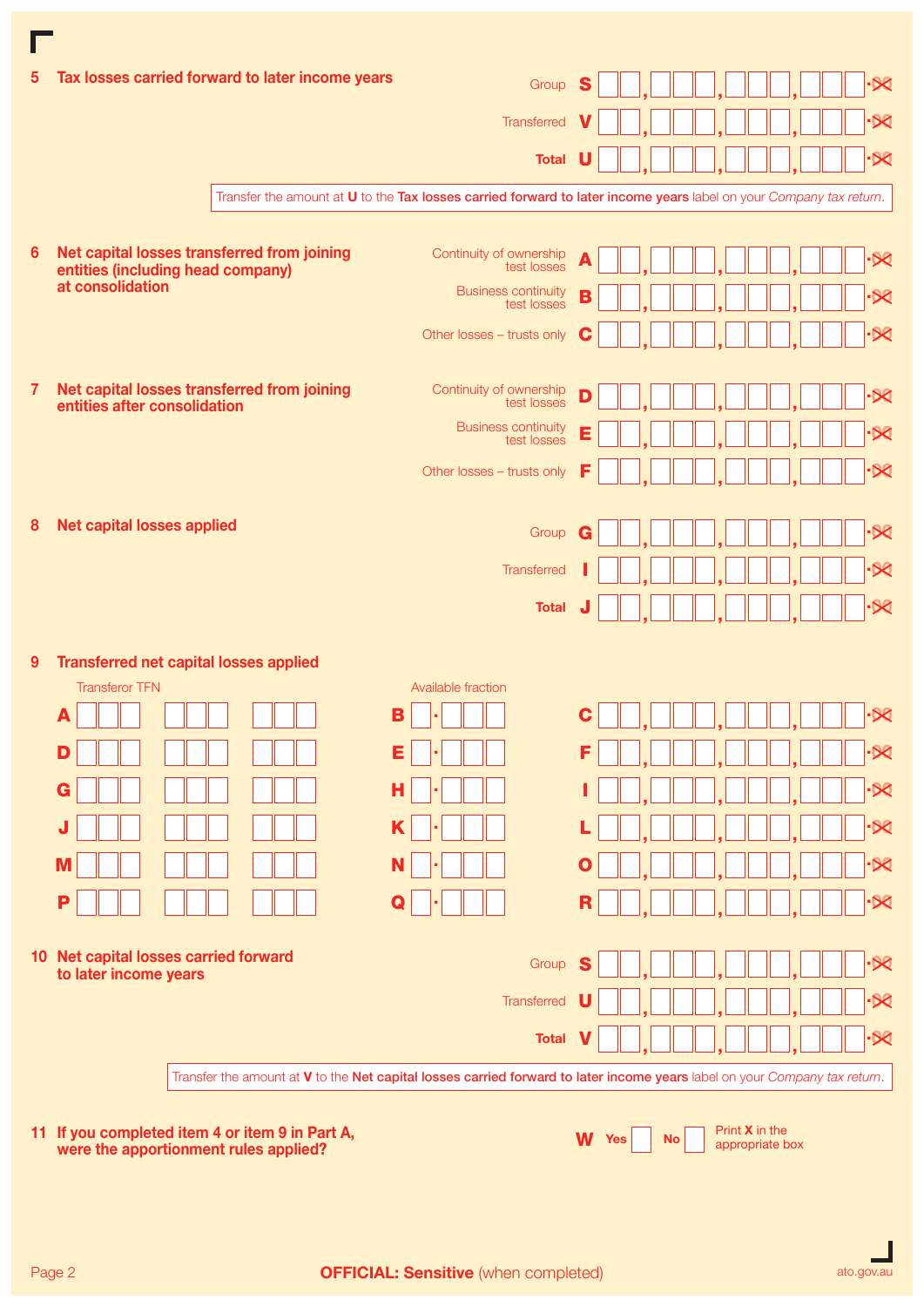| Has the head company cancelled the transfer of a loss?                                                                                                             | Print <b>X</b> in the<br>A<br><b>Yes</b><br><b>No</b><br>appropriate box |
|--------------------------------------------------------------------------------------------------------------------------------------------------------------------|--------------------------------------------------------------------------|
| Details of cancellation of transfer of losses<br>$\overline{2}$<br>If you printed $X$ in the yes box at $A$ , complete the following labels:<br>Joining entity TFN |                                                                          |
| в                                                                                                                                                                  |                                                                          |
| D                                                                                                                                                                  | E.                                                                       |
| F                                                                                                                                                                  | G                                                                        |
| н                                                                                                                                                                  |                                                                          |
|                                                                                                                                                                    |                                                                          |
| Part C: Ownership test and business continuity test                                                                                                                |                                                                          |

# Part B: Cancellation of transfer of losses

г

 $\mathsf{c}\,\blacksquare\,\blacksquare$  ,  $\blacksquare\,\square\,\square\,\square\,\blacksquare$  .  $\mathbb{R}$ E  $\square\square$ ,  $\square\square\square$ ,  $\square\square\square$ ,  $\square\square\square\cdot\!\!\ast$ .00 <sup>G</sup> , , ,  $\blacksquare$  , 000,000,000 $\blacksquare$ 

|                                           | For each joining company that transferred<br>a business continuity test tax loss or business                                                                                                                                                                                                                                                 | <b>Year ownership</b><br>test failed                                                 |   |                          |  |  |  |
|-------------------------------------------|----------------------------------------------------------------------------------------------------------------------------------------------------------------------------------------------------------------------------------------------------------------------------------------------------------------------------------------------|--------------------------------------------------------------------------------------|---|--------------------------|--|--|--|
|                                           | continuity test net capital loss to the head<br>company, determine the year of income in which<br>the joining company first failed the continuity<br>of ownership or control tests. Against each of<br>the listed years, show the total amount of losses<br>which first failed the continuity of ownership<br>or control tests in that year. | $2020 - 21$                                                                          |   | $-80$                    |  |  |  |
|                                           |                                                                                                                                                                                                                                                                                                                                              | 2019-20                                                                              |   | $-80$                    |  |  |  |
|                                           |                                                                                                                                                                                                                                                                                                                                              | 2018-19                                                                              |   | $-80$                    |  |  |  |
|                                           |                                                                                                                                                                                                                                                                                                                                              | $2017 - 18$                                                                          |   | $\overline{\mathcal{R}}$ |  |  |  |
|                                           |                                                                                                                                                                                                                                                                                                                                              | 2016-17 and<br>earlier income years                                                  |   | $-80$                    |  |  |  |
| $\mathbf{2}$                              | Amount of losses deducted/applied after<br>consolidation, for which the continuity of                                                                                                                                                                                                                                                        | <b>Tax losses</b>                                                                    |   | $\cdot$ $\otimes$        |  |  |  |
|                                           | ownership test is not passed but the business<br>continuity test is satisfied.                                                                                                                                                                                                                                                               | Net capital losses                                                                   |   | $\overline{\mathcal{R}}$ |  |  |  |
| 3                                         | Amount of losses carried forward to later<br>income years for which the business continuity                                                                                                                                                                                                                                                  | Tax losses                                                                           | Q | $-80$                    |  |  |  |
|                                           | test must be satisfied before they can be<br>deducted/applied.                                                                                                                                                                                                                                                                               | Net capital losses                                                                   |   | $\overline{\mathsf{X}}$  |  |  |  |
|                                           | Part D: Life insurance companies                                                                                                                                                                                                                                                                                                             |                                                                                      |   |                          |  |  |  |
|                                           |                                                                                                                                                                                                                                                                                                                                              | Complying superannuation class tax losses<br>carried forward to later income years   |   | -98                      |  |  |  |
|                                           |                                                                                                                                                                                                                                                                                                                                              | Complying superannuation net capital losses<br>carried forward to later income years | П | $\overline{\mathsf{x}}$  |  |  |  |
| Part E: Controlled foreign company losses |                                                                                                                                                                                                                                                                                                                                              |                                                                                      |   |                          |  |  |  |
|                                           |                                                                                                                                                                                                                                                                                                                                              | <b>Current year CFC losses</b>                                                       |   | $\overline{\mathcal{R}}$ |  |  |  |
|                                           |                                                                                                                                                                                                                                                                                                                                              | <b>CFC losses deducted</b>                                                           | O |                          |  |  |  |
|                                           |                                                                                                                                                                                                                                                                                                                                              | CFC losses carried forward                                                           | Р | $-80$                    |  |  |  |